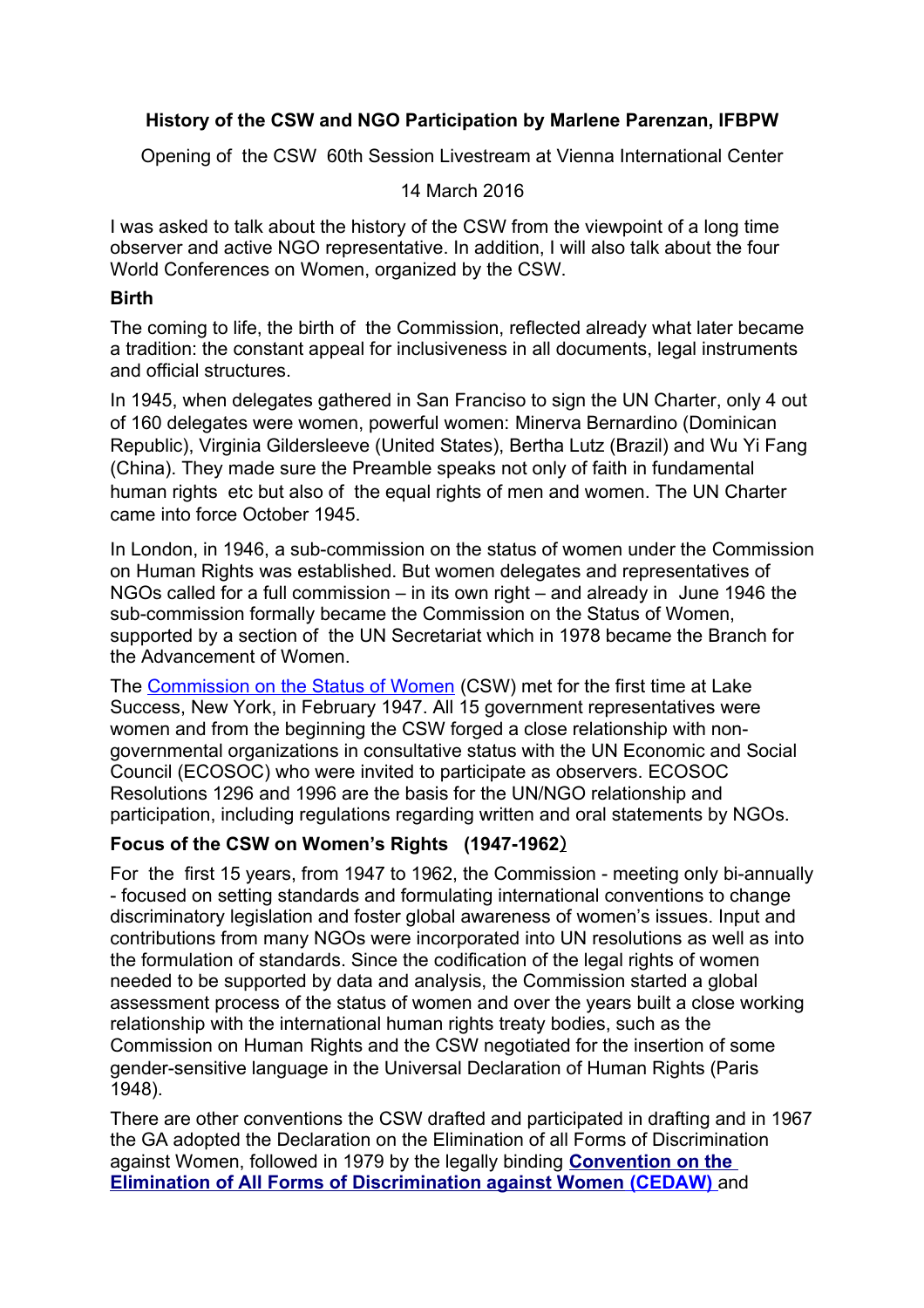ultimately in 1999 the Optional Protocol to the Convention, all instruments drafted by the Commission.

# **CSW Focus on the Participation of Women in Development (1963 - 1975)**

The Commission encouraged the UN system to expand its technical assistance to further the advancement of women, especially in developing countries. In 1972, to mark its 25th anniversary, the Commission recommended and the GA endorsed the recommendation that **1975 be designated International Women's Year** to draw attention to women's equality with men and to their contributions to development and peace. To highlight the IWY of 1975 the **[First World Conference on Women](http://www.unwomen.org/en/csw/brief-history)** was held in Mexico City, followed by the **1976–1985 UN Decade for Women: Equality, Development and Peace.** The International Conference was already attended by reprentatives of 114 NGOs. Parallel to the Conference, as an independent activity, the International Women's Year Tribune was organized by an"organizing committee" appointed by CoNGO and in consultation with ECOSOC and the government of Mexico The format was already that of other NGO fora to follow , including the publication of a daily newspaper called Xilonen (see). The final count for the Tribune was 6000 women registered as participants. I quote from the last issue of the Xilonen: Participant reaction to the Tribune extends the full range of emotions: disappointment, hope, exitement, satisfaction.

The International Women's Tribune Center - a wonderful resource center located in the Church Center in NY opposite the UN at 42nd street - grew out of the Tribune held in Mexico because so many requests for information were coming in. It was funded by Canadian, Dutch and Swedish Development agencies, the Ford Foundation and some church groups.

In 1979, the Vienna International Centre (VIC) was opened as the third HQ of the UN and the Branch for the Advancement of Women moved from New York to Vienna, where it was joined by the Social Affairs Division from Geneva forming the Centre for Social Development and Humanitarian Affairs (CSDHA).

**The Commission on the Status of Women as well as the Committee on the Elimination of all Forms of Discrimination Against Women met in Vienna until 1993.** The first meeting of CEDAW was in October 1982. NGO Committees on Aging, Youth, Family, Drugs, Crime Prevention and of course Women were set up in the following years, to bundle NGO interests on issues the CSDHA was in charge of.

From now on NGO representation based in Vienna had the unique opportunity to establish closer contacts with the Branch, the Secretariat of the CSW, and to the CSW itself. This often meant a relatively larger influence of NGOs due to personal contacts and early knowledge of and access to documentation for the CSW sessions and preparatory meetings etc prepared by the Branch for the Advancement of Women (from 1979-93 based in Vienna).

**The Second World Conference on Women** took place in **[Copenhagen](http://www.unwomen.org/en/csw/brief-history)** in 1980 with a parallel NGO Forum. Outcome document of the Conference "The World Programme of Action" called for the elimination of discrimination in law and policy. After long discussions, 11 NGOs were allowed to speak in Plenary of the governmental conference, among them ICW, IAW, IFBPW and WIDF. The Conference recommended that the Commision on the Status of Women be strengthened and given full responsibility to prepare the end of decade conference in 1985. Parallel to the Conference, the Copenhagen NGO Forum 80 was held at the Bella Center of the University of Copenhagen attended by 8000 women. From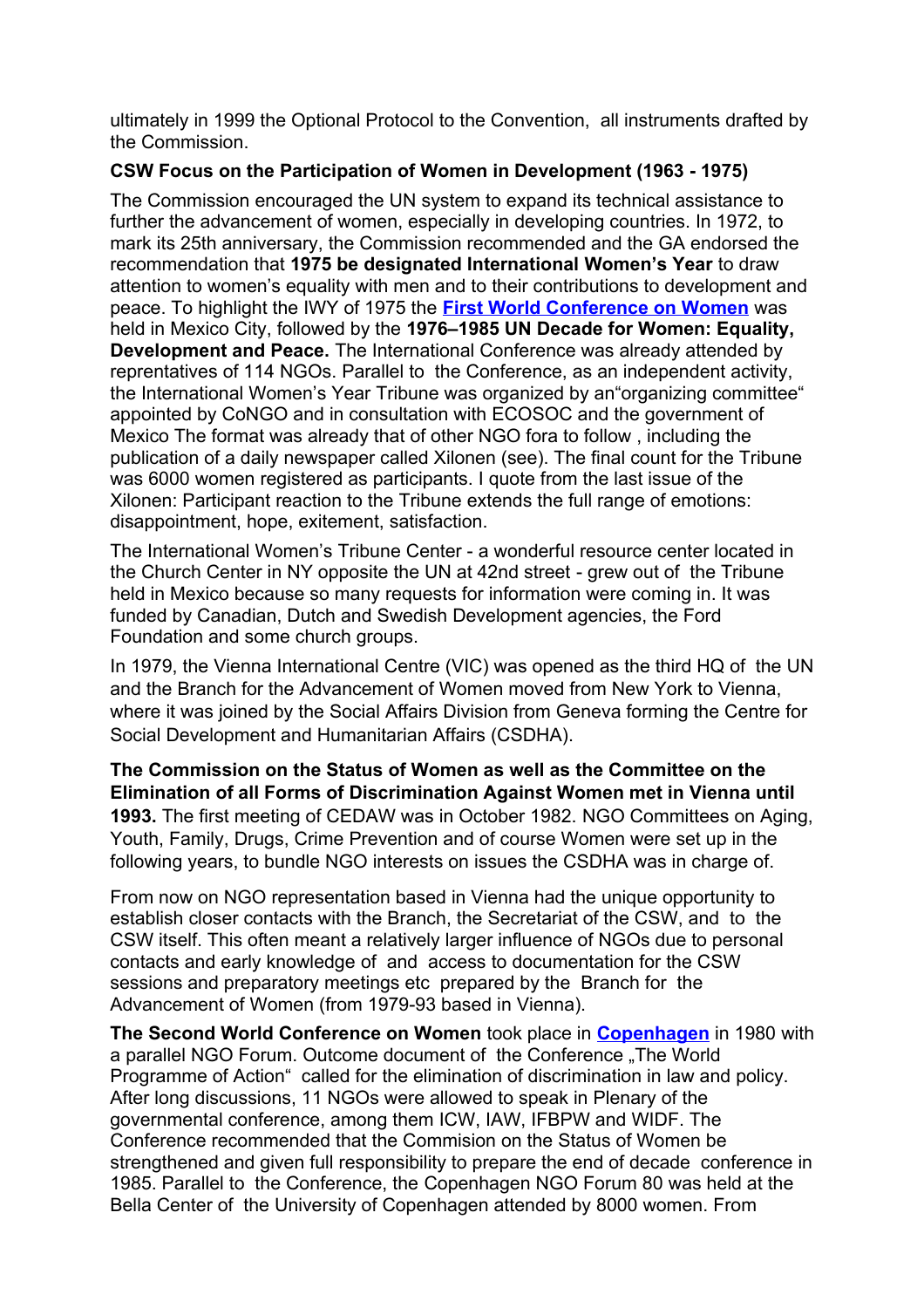documents I gather that this Forum for some was much more inclusive - as panels were possible on any given subject and there was plenty of room - while others felt that it was not focused and women were often frustrated.

There were several demonstrations – as always - at the site and outside the Forum venue, one rather violently dispersed by Danish police – on a s**ide note** : a fact that much later in 1992/1993 was referred to by the host country China for the 1995 world conference as something they absolutely wanted to avoid and consequently suggested to me as then **NGO Coordinator of the Planning Committee** to make sure we only admitted ..nice and well behaved NGOs to the Meeting in Beijing! Which I of course could not accept as we had no system of controlling NGOs, and in addition, were not willing to do so. Forum participation was open to anyone who could get a visa and housing.

Coming back to the 1970s: To wrap up the **UN Decade for Women,** the next Conference was proposed to be held **in 1985.** From 1970 to 1986 the Commissison only met biannually – and it had not been "constructed" to deal with all the preparatory work for the Decade and the World Conferences. As mentioned earlier, the mandate of the CSW was upgraded and strengthened following a recommendation by the 1980 Copenhagen Conference and it was given the full reponsibility for the preparation of the **1985 Third World Conference on Women to review and appraise the achievements of the UN Decade for Women to be held in Nairobi, Kenya.**

The CSW supported by B/DAW undertook the preparatory work and prepared background documentation such as the first World Survey on the Role of Women focussing on women's economic roles.

And this time we NGO representatives in Vienna could really mobilize input to preparations of the Conference as well as to the parallel Nairobi **NGO Forum 85**. I myself had the honor to serve as NGO Convenor for the newly established group "Young Women and Girls" within the Planning Committee set up by CoNGO (representing WAGGGS at that time). Preparations for the Conference were made by the CSW including the draft "Nairobi Forward Looking Strategies" worked on in Vienna by the B/DAW also with input from members of the NGO Committee on the Status of Women Vienna.

The Nairobi Forum 85 was attended by approx 12000 participants, many of them from African countries. The Conference adopted the **Nairobi Forward Looking Strategies for the Advancement of Women (NFLS)** which served as a guideline for policies on women for the future. Based on a GA mandate, the CSW was leading the monitoring process on the implementation of the NFLS and started to promote women's equality as a cross-cutting issue within the UN system as well among member states. Women's issues were no longer separate issues, but part of the mainstream.

At the same time, new UN offices dedicated to women were established, in particular the UN Development Fund for Women (UNIFEM 76) and the International Research and Training Institute for the Advancement of Women (INSTRAW 79).

**From 1987 on the Commission met annually** and elaborated a multi-year programme of work for the first time in 1987, containing priority themes for discussion and action at its annual sessions.

#### **Violence against women**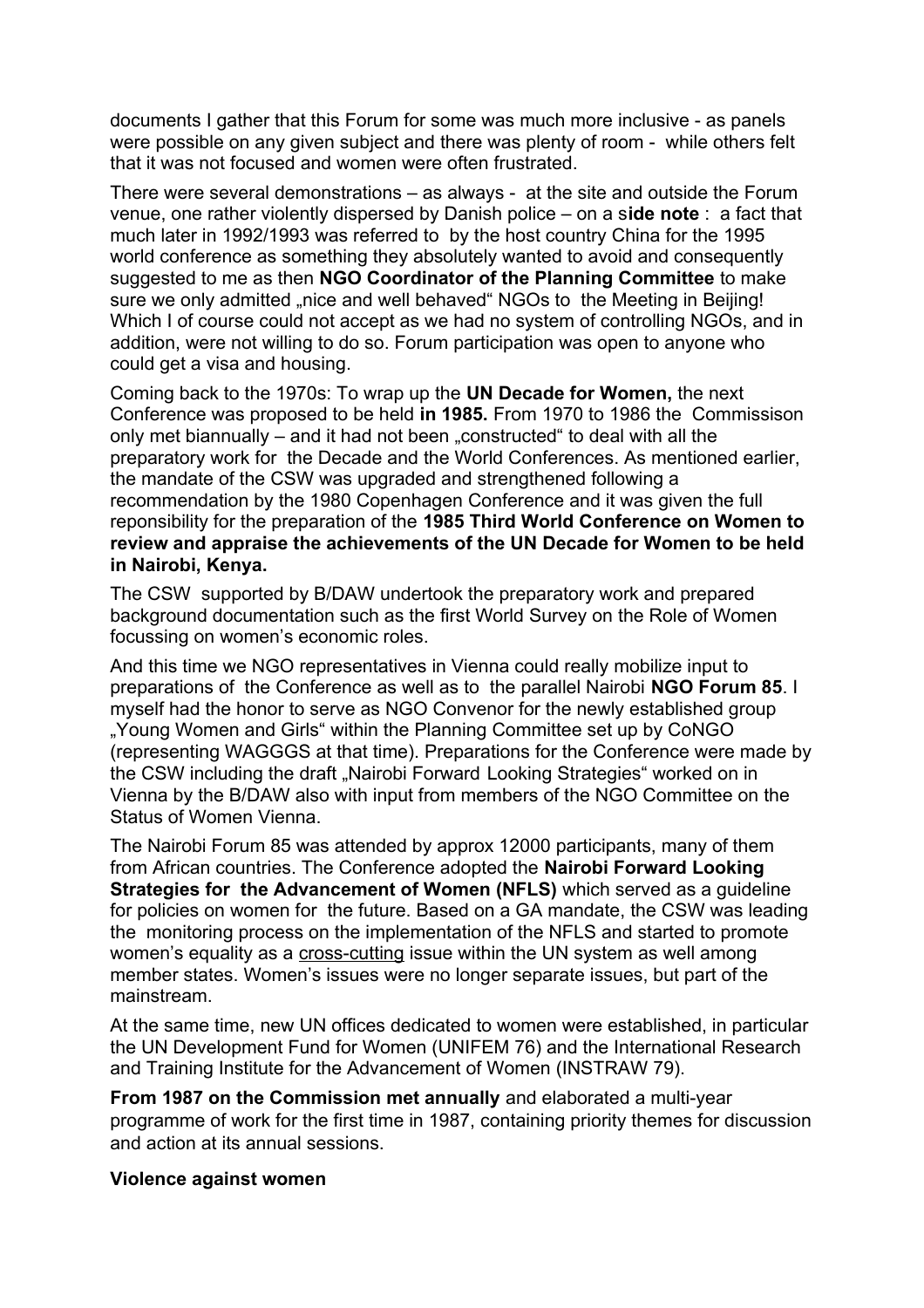As part of the **follow-up** to the Third World Conference on Women in **Nairobi,** the Commission took the lead in coordinating and promoting the UN system's work on economic and social issues for women's empowerment and the Commission helped bring violence against women to the forefront of international debate for the first time. (I remember vividly that violence against women had already been a burning issue in discussions before and at the 1985 NGO Forum in Nairobi.)

In 1994, also in light of mainstreaming the issue, a **UN Special Rapporteur on Violence against** W**omen, its causes and consequences** was appointed by the Commission on Human Rights, with a mandate to investigate and report on all aspects of violence against women.

Some of the post Nairobi efforts ..resulted in a a change of definition of violence which no longer was considered a private matter but a public and human rights question. The [Declaration on the Elimination of Violence against Women](http://www.un.org/ga/search/view_doc.asp?symbol=A/RES/48/104) drafted by the CSW was adopted by the General Assembly on 20 December 1993.

Already at that time, the CSW and the CEDAW Committee started discussing the introduction of an Optional Protocol to CEDAW, i.e. the right of petition for women victims of discrimination (individuals or groups) which was finally, after years of deliberations, adopted by the GA in 1999 without a vote and it entered into force on 20 December 2000.

### **Fourth World Conference on Women 1995 Beijing, China**

The Commission of course also served as the preparatory body for the 1995 **[Fourth](http://www.unwomen.org/en/csw/brief-history)   [World Conference on Women](http://www.unwomen.org/en/csw/brief-history)** Action for Equality, Development and Peace

I personally served as NGO-Coordinator for the NGO Forum 95, with an office in the VIC graciously provided for by the UN/DAW until the end of 1993 – when NGO activities were co-ordinated from New York under the leadership of Irene Santiago.

Invited by the UN, I was priviledged to participate in the **first UN mission to Beijing in 1993** as the **only NGO representative** attending official preparatory meetings of the host country and the UN. On a side note:The decision of the host country to move the venue for the NGO Forum to Huairou, about 80 km from Beijing, for security reasons, after I had been shown the Beijing Workers Stadium in Beijing itself as venue for Forum activities and meetings, came not really as a surprise to the NGOs. Huairou proved to be a site with unfinished buildings, bad roads etc - but in the end we managed to hold a successful Forum for over 30,000 NGO delegates there.

Leading up to the Conference, Regional preparatory meetings were held in the five UN regions and the ECE preparatory meeting took place in Vienna in 1994 together with the Vienna NGO Forum '94 with over 1200 women and some men.

#### **1993, the 37th session of the CSW met in Vienna for the last time and later in the year, CSDHA /DAW moved to NY.**

In 1995, the World Conference adopted the Beijing Declaration and Platform for [Action](http://www.un.org/womenwatch/daw/beijing/platform/) - most of the language had been agreed on beforehand. Nonetheless, there were some acrimonious conflicts over words. Sex, specifically lesbian rights and abortion, was the hot topic. Sex created some strange alliances: Catholic countries and Islamic fundamentalists agreed that they didn't like a lot of the language in the final document.

However, based on 170 country reports, regional preparatory meetings, tough negotiations on the text – the consensus document set new benchmarks for the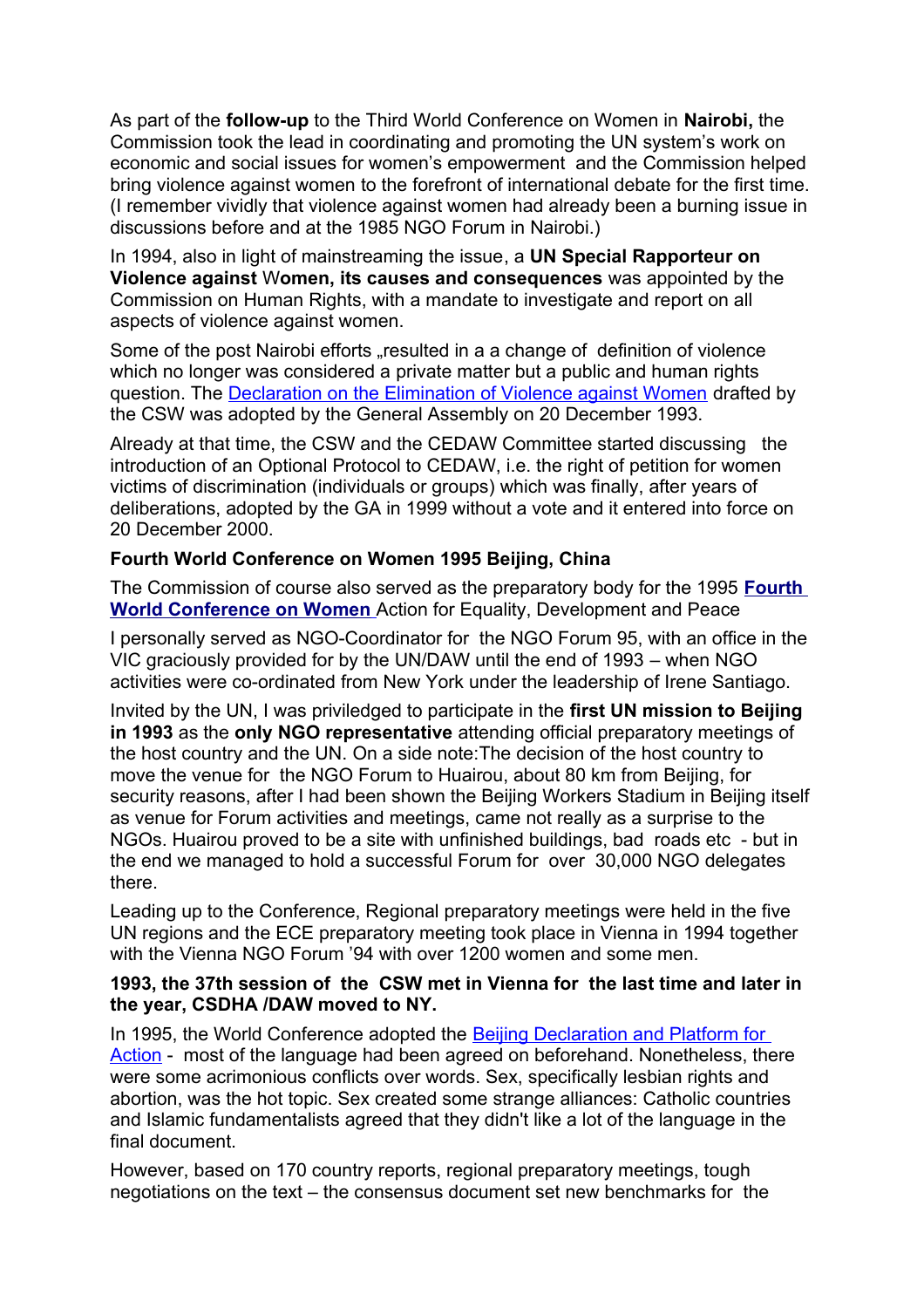advancement of women and the achievment of gender equality. **The 4th World Conference on Women** was one of the largest conferences of the UN with 6000 delegates at the official governmental conference, 4000 accredited NGOs, 4000 journalists and 30.000 women at the NGO Forum 95 in Huairou. The **NGO Forum in Huairou** was a joint effort by the CoNGO Planning Committee and the China Organizing Committee. Already in the lead up to the Forum, we had extensive discussion with the Chinese Mission in Vienna and later in NY. I assume, as well as in Huairou in 95, daily meetings with the China Organizing Committee solved minor problems and served to prevent others. I remember it as a very delicate diplomatic endeavour. The events organized by NGOs were overwhelming in their diversity and scope of issues. Political problems for instance the participation of Canadasponsored Tibetan women and the "official" Tibetan women's group with their beautiful tent sponsored by China were carefully handled by the organizers and also in Huairou, there were political protests, not against China, but against the respective protestors' domestic politics. But they were all taking place within the premises of the Forum (as we had been advised).

The NGO Planning Committee was also responsible for raising funds to run the Forum and I only want to mention one of the major donors, Hewlett Packard. HP gave a PC plus printer including software and training to each regional NGO organizing group, plus the three NGO Committees in NY, Geneva and Vienna and to the Forum Host group in China. All this very early on, so that communication among NGOs became easier. One set remained in the VIC in the NGO Lounge until it became too old to be helpful.

### **Consolidation of the advancement of women?**

As called for in the Platform for Action, an additional UN office for the promotion of gender equality was established: the Office of the Special Adviser on Gender Issues and Advancement of Women (OSAGI) in 1997.

From **1995 to 2006** - in a process of consolidating the advancement of women besides playing its role in monitoring the implementation of the BPfA (mandated by the General Assembly) and advising ECOSOC accordingly, the Commission undertook a number of changes in its method of work.

In 1997 negotiations about conclusions on thematic issues were adopted, since 1996 experts are invited for panel discussions on the BPfA's 12 critical areas of concern. The finally agreed conclusions echo these discussions by the delegates and were put forward for adoption by ECOSOC. Expert Group meetings on the relevant topics to be discussed at the Commission were organized beforehand. High level round tables were introduced in 2002 (46th) to increase possibilities of sharing national practices on emerging issues. Best practices were looked for.

Since 2006, the Commission has added an annual review theme, to evaluate the implementation of agreed conclusions from a previous session. Beginning with the 50th session in 2006, the CSW began working within a framework of a multi-year programme of work to focus even more on implementation.

# **To summarize**

Five years after Beijing, in 2000, Beijing+5, the 23rd Special Session of the GA "Women 2000: Gender Equality, Development and Peace for the 21st century" prepared by the Commission as Preparatory Commission, adopted a Political Declaration. This special session was not a World Conference but a well attended